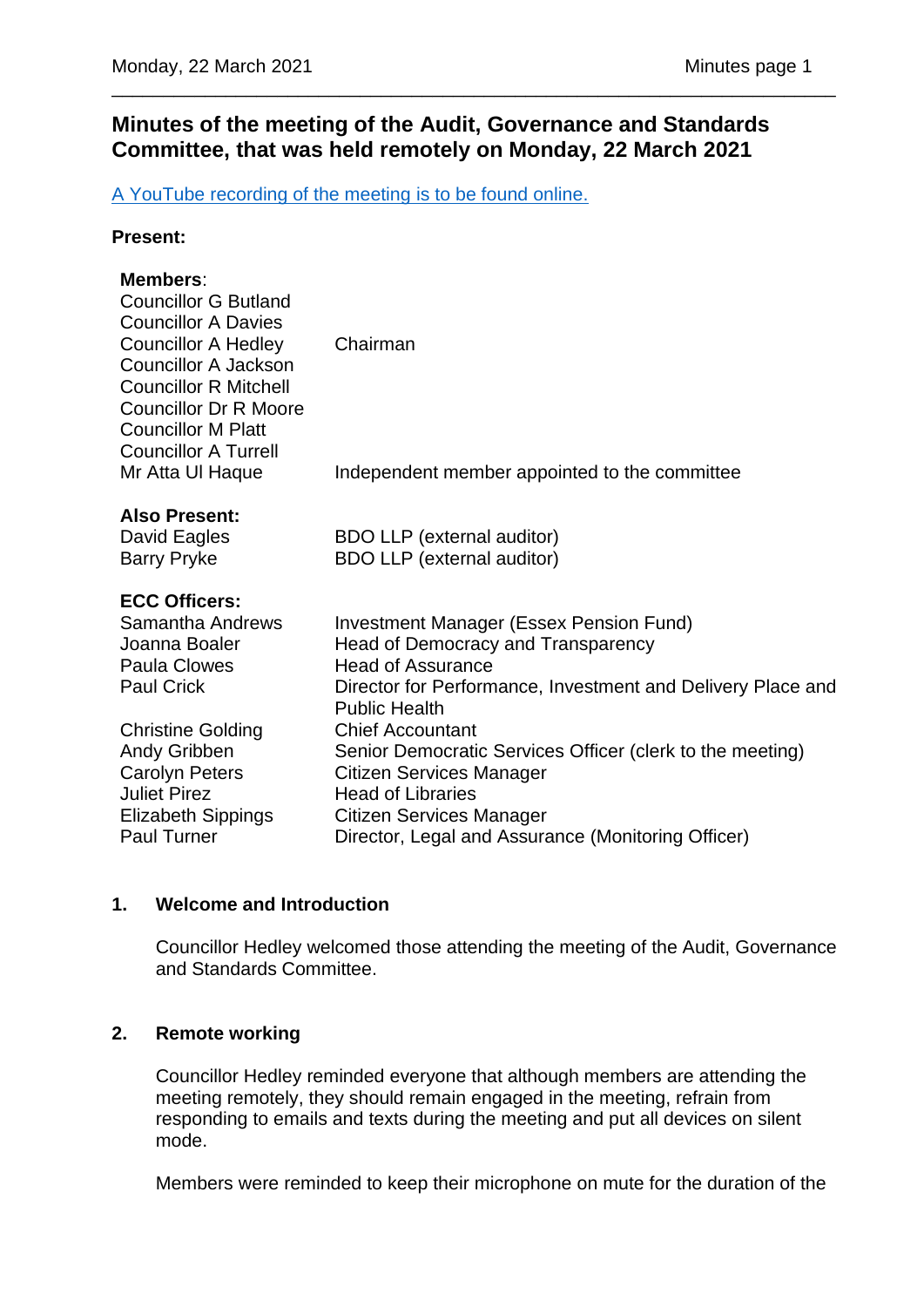meeting unless they wished to speak and to address all remarks through the Chairman.

\_\_\_\_\_\_\_\_\_\_\_\_\_\_\_\_\_\_\_\_\_\_\_\_\_\_\_\_\_\_\_\_\_\_\_\_\_\_\_\_\_\_\_\_\_\_\_\_\_\_\_\_\_\_\_\_\_\_\_\_\_\_\_\_\_\_\_\_\_\_

Councillor Hedley also informed members that the meeting was to be broadcast live over the internet and would then be publicly available on the County Council's website and on YouTube after the meeting. More details were set out in the agenda. He also asked those persons watching via YouTube that if they chose to use the YouTube subtitle function the Council could not accept responsibility for their accuracy.

## **3. Membership, Apologies, Substitutions and Declarations of Interest**

The report of Membership, Apologies and Declarations was received, and it was noted that:

- 1. The membership of the Audit, Governance and Standards Committee was as shown in the report.
- 2. Apologies had been received from Councillors Channer and Smith and it was noted that Councillor Erskine, a substitute member of the committee, regretted he was unable to attend as an observer.
- 3. Declarations of interests were made by Councillors Davies, Hedley and Platt as they were members of the Essex Pensions Board.

The Chairman, Councillor Hedley reminded members that any interests must be declared during the meeting if the need to do so arose.

## **4. Minutes and Matters Arising**

The minutes of the meeting held on Monday 30 November 2020 were approved as a correct record and signed by the Chairman.

## **5. Update on Libraries Audit Recommendations**

Introduced by Paula Clowes, Head of Assurance, members received an update relating to the Limited Assurance Libraries Stock Control Audit Review from Juliet Pirez, Head of Libraries, Essex County Council and assisted by Carolyn Peters and Elizabeth Sippings. They shared with members a presentation on the Library Service Stock fees and charges.

Members were informed of:

- Data cleanse opportunities and improved stock management,
- Stocktake Protocol, New Stock and Stock Disposal,
- Supplier Selection Criteria,
- Driver Protocols and Insurance Checks,
- System Access Checks,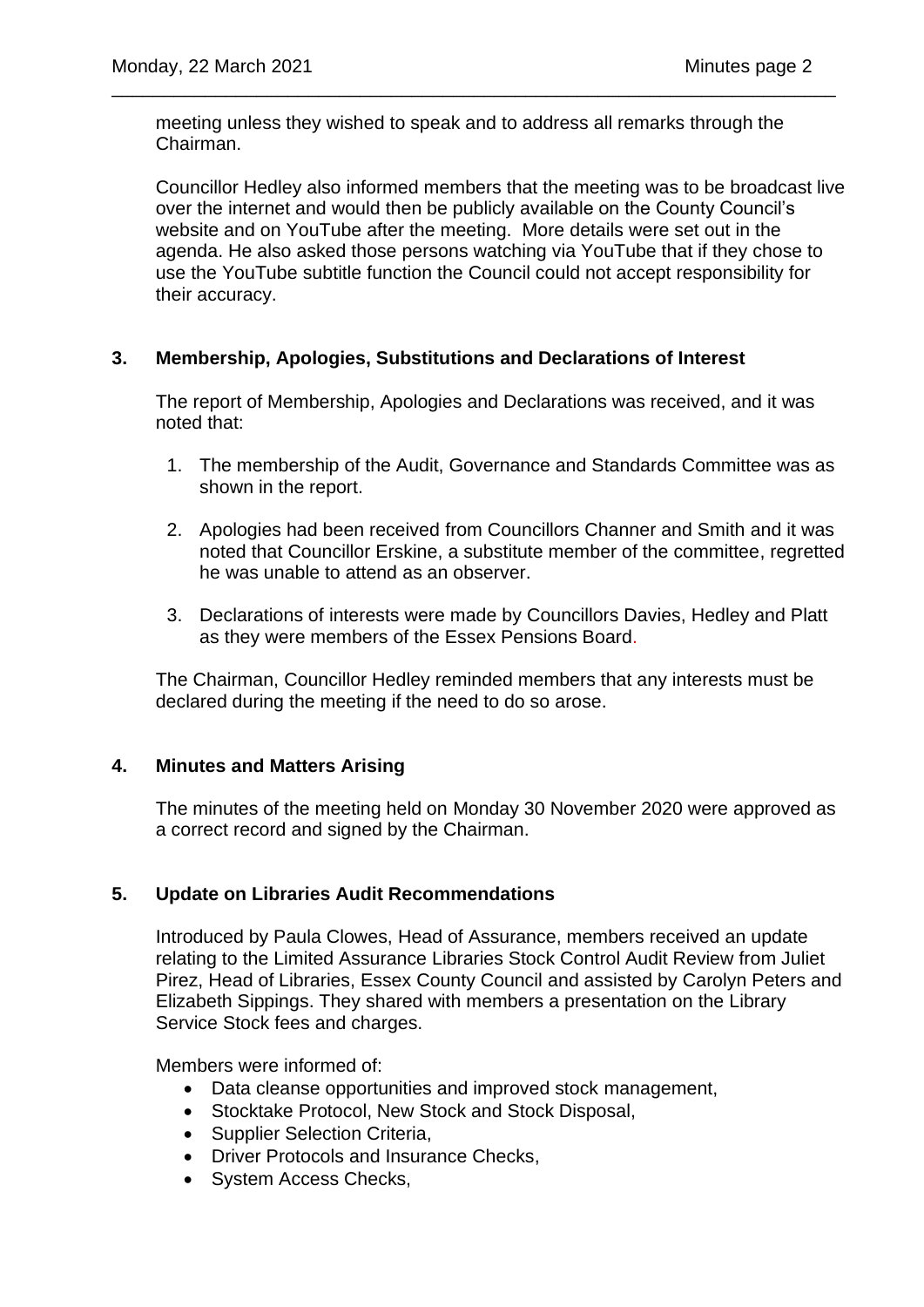- Online and Cash Payments,
- Business Continuity Arrangements for LMS,
- Data Policy and Decision Making and
- Libraries Dashboard Report and Waived Debt reporting.

A copy of the internal audit report (for information only) had been sent by email to Members of the committee.

\_\_\_\_\_\_\_\_\_\_\_\_\_\_\_\_\_\_\_\_\_\_\_\_\_\_\_\_\_\_\_\_\_\_\_\_\_\_\_\_\_\_\_\_\_\_\_\_\_\_\_\_\_\_\_\_\_\_\_\_\_\_\_\_\_\_\_\_\_\_

The members of the committee asked questions. The questions asked and the responses may be found online on the [YouTube recording of the meeting.](https://www.youtube.com/channel/UCOOP9vKq82ogpyG1gtCnyHQ?view_as=subscriber)

### **Resolved:**

The update was noted.

## **6. Update on Energy Invoices Audit Recommendations**

Introduced by Paula Clowes, Head of Assurance members of the committee received an update relating to the Limited Assurance Energy Invoices Audit Review from Paul Crick, Director for Performance, Investment and Delivery Place and Public Health, Essex County Council. He shared with members a presentation on the Energy Audit Update.

Members were informed of:

- •Mite Contract,
- •Energy Auditing,
- •Example of Wave reporting,
- •Reconciliation of Various Site Lists,
- •Acquisitions and Disposals List,
- •End to End Process Documentation,
- •Contractual Agreement,
- •Tolerances and
- •Quarterly Meeting Minutes.

A copy of the internal audit report (for information only) had been sent by email to Members of the committee.

The members of the committee asked questions. The questions asked and the responses may be found online on the [YouTube recording of the meeting.](https://www.youtube.com/channel/UCOOP9vKq82ogpyG1gtCnyHQ?view_as=subscriber)

#### **Resolved:**

The update was noted.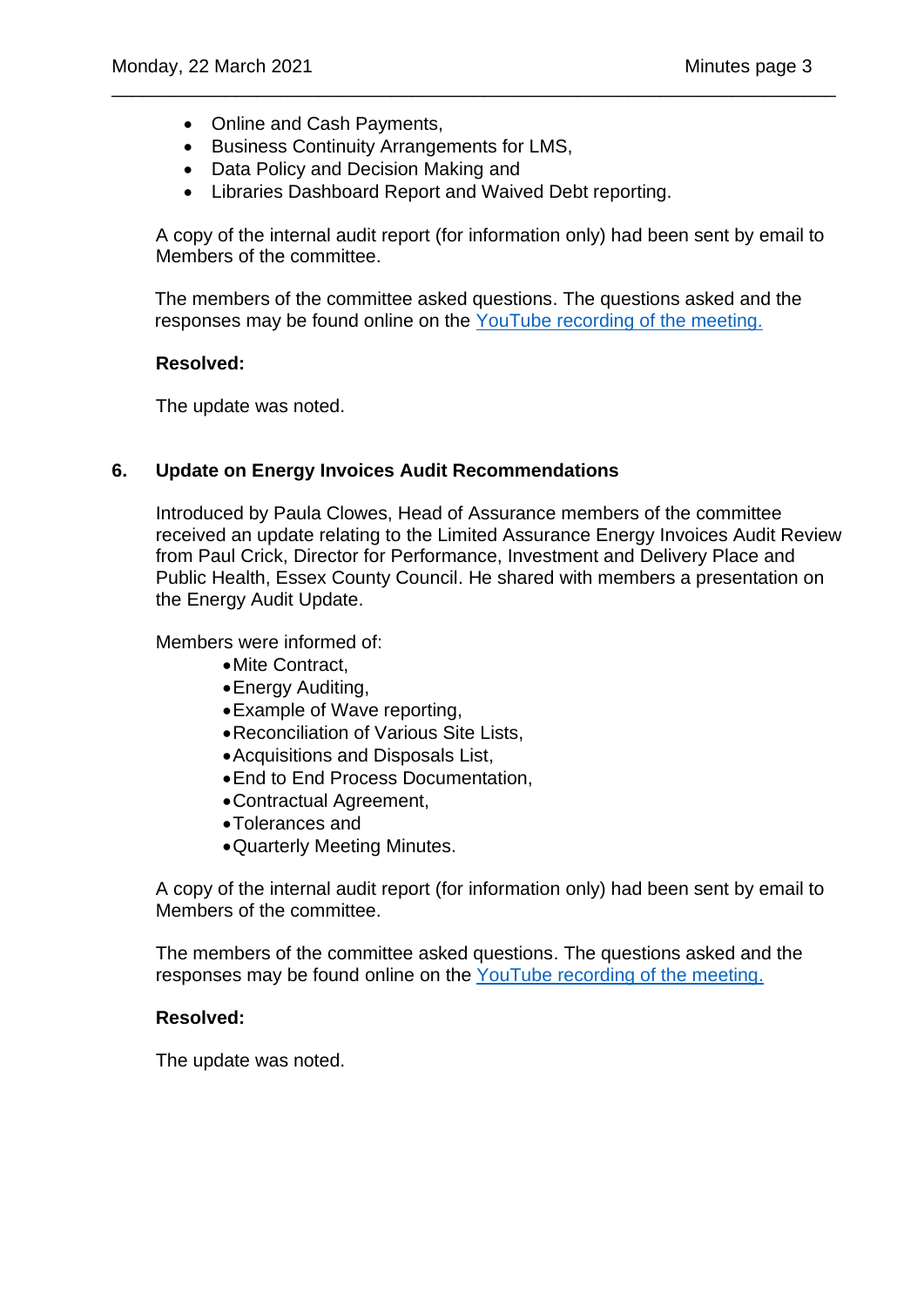## **7. External Auditor's Annual Audit Letter 2019/20**

The committee received report AGS/01/21 and Appendix from Nicole Wood, Executive Director, Finance and Technology and presented by Christine Golding, Chief Accountant. She introduced David Eagles and Barry Pryke, representing the council's external auditors BDO LLP, who explained that the report provides a summary of the matters already communicated to the Council in relation to the 2019/20 audit of the Council.

The members of the committee asked questions, specifically seeking an assurance that the audit completion certificate would be issued soon. The questions asked and the responses may be found online on the [YouTube](https://www.youtube.com/watch?v=ImkkR1-dG18)  [recording of the meeting.](https://www.youtube.com/watch?v=ImkkR1-dG18)

\_\_\_\_\_\_\_\_\_\_\_\_\_\_\_\_\_\_\_\_\_\_\_\_\_\_\_\_\_\_\_\_\_\_\_\_\_\_\_\_\_\_\_\_\_\_\_\_\_\_\_\_\_\_\_\_\_\_\_\_\_\_\_\_\_\_\_\_\_\_

### **Resolved:**

The Committee noted the report and referred it to the next available meeting of the Full Council.

## **8. Arrangements for the closure of the 2020/2021 Accounts**

Members of the committee received report AGS/02/21 from Nicole Wood, Executive Director, Finance and Technology and presented by Christine Golding, Chief Accountant which set out the arrangements for closing the Council's accounts for 2020/21. Members were asked to note that the government have again extended the statutory timetable for production and publication of the Statement of Accounts. the closure of accounts final audited accounts and publish.

The members of the committee asked questions. The questions asked and the responses may be found online on the [YouTube recording of the meeting.](https://www.youtube.com/channel/UCOOP9vKq82ogpyG1gtCnyHQ?view_as=subscriber)

## **Resolved:**

- 1. The Committee noted the arrangements in place for closure and approval of the Council's Accounts for 2020/21 and
- 2. The Committee agreed, as a consequence of changes to the statutory timetable for production and publication of the 2020/21 Statement of Accounts, to:
	- cancel the meetings it currently has scheduled for 7 June and 26 July 2021,
	- schedule a new meeting on 28 June 2021 to receive the draft Statement of Accounts for 2020/21 and
	- note the intention to present the 2020/21 Statement of Accounts to the Committee for approval on 27 September 2021.

## **9. 2020/21 External Audit Plans for Essex County Council and the Essex Pension Fund**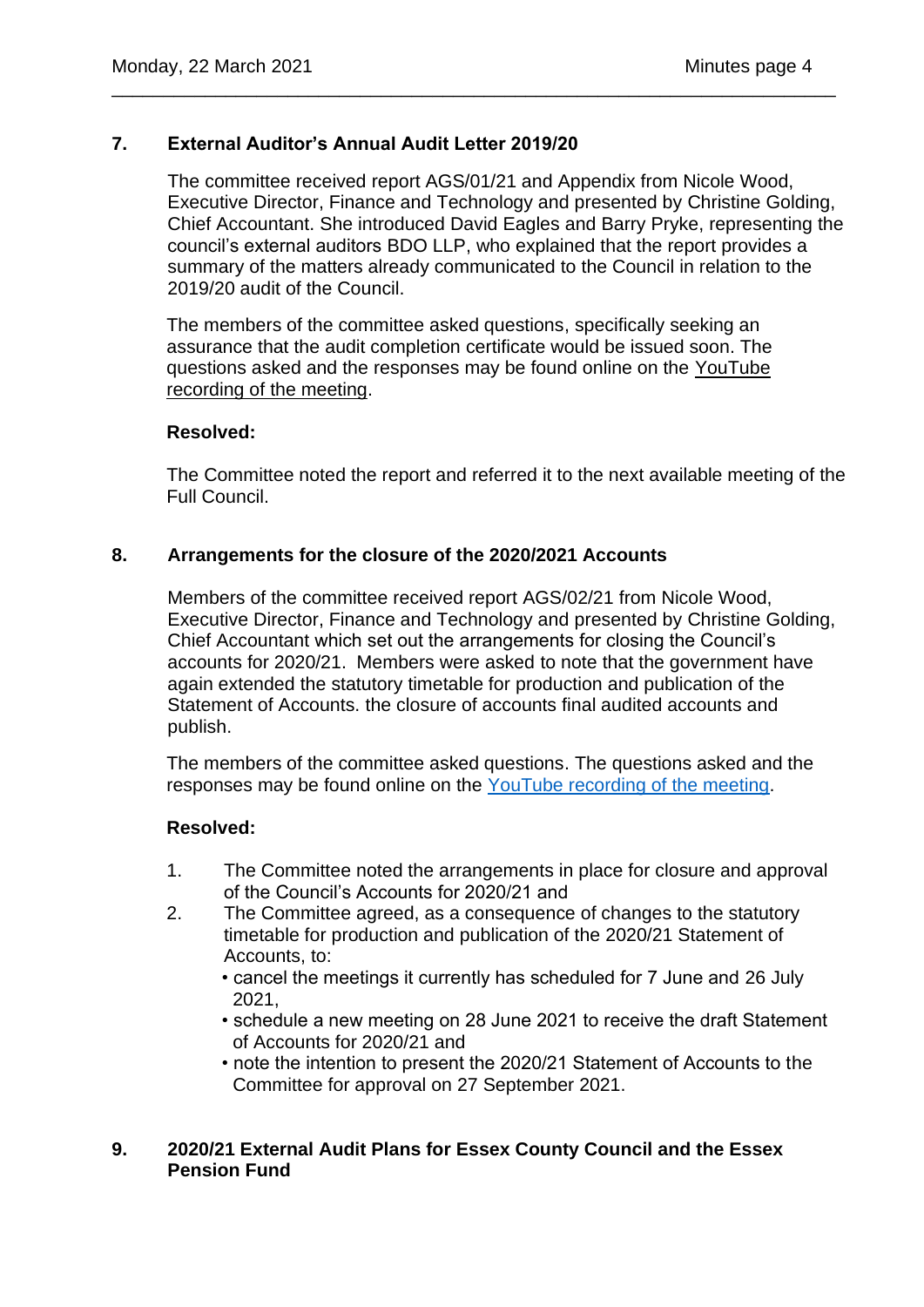The committee received report AGS/03/21 and Appendices 1 and 2 from Nicole Wood, Executive Director, Finance and Technology and presented by Christine Golding, Chief Accountant. She invited David Eagles, and Barry Pryke, representing the council's external auditors BDO LLP, to present the plans for the Council and for the Essex Pension Fund.

\_\_\_\_\_\_\_\_\_\_\_\_\_\_\_\_\_\_\_\_\_\_\_\_\_\_\_\_\_\_\_\_\_\_\_\_\_\_\_\_\_\_\_\_\_\_\_\_\_\_\_\_\_\_\_\_\_\_\_\_\_\_\_\_\_\_\_\_\_\_

In relation to the changes to the statutory timetable for the 2020/21 Accounts, David Eagles regretted that he was unable to be confident that the external auditors would be in a position to meet the end of September deadline. He advised members of the committee that the external auditors had been unable to undertake any preparatory work, meaning that the whole of the audit would have to be undertaken at the final audit stage. BDO LLP had made representations to MHCLG to extend the deadline beyond 30 September, but to no avail. Consequently, achieving the end of September deadline will be challenging.

The chairman reminded members of the committee that the Redmond Report had highlighted resourcing shortfalls but the target date for the closure of the accounts remained.

Barry Pryke advised the members of the committee the council plans key parts of the report relating to the Council. Members were informed of:

- The scope of the audit,
- Independence and fees summary,
- Components in the group,
- The proposed audit timeline.
- An overview of identified risks and
- Other Matters.

Barry Pryke advised the members of the committee the council plans key parts of the report relating to the Essex Pension Fund. Members were informed of:

- Materiality,
- Fees and
- An overview of the audit risks.

The members of the committee asked questions relating to both the External Audit Plans for Essex County Council and the Essex Pension Fund. The questions asked and the responses may be found online on the [YouTube recording of the](https://www.youtube.com/channel/UCOOP9vKq82ogpyG1gtCnyHQ?view_as=subscriber)  [meeting.](https://www.youtube.com/channel/UCOOP9vKq82ogpyG1gtCnyHQ?view_as=subscriber)

## **Resolved:**

- 1. That the Committee note the content of BDO's report and
- 2. That the Committee asks BDO to present a further report to its June 2021 meeting, setting out any significant changes to their audit strategy for 2020/21, and their risk assessment and planned approach to the Use of Resources.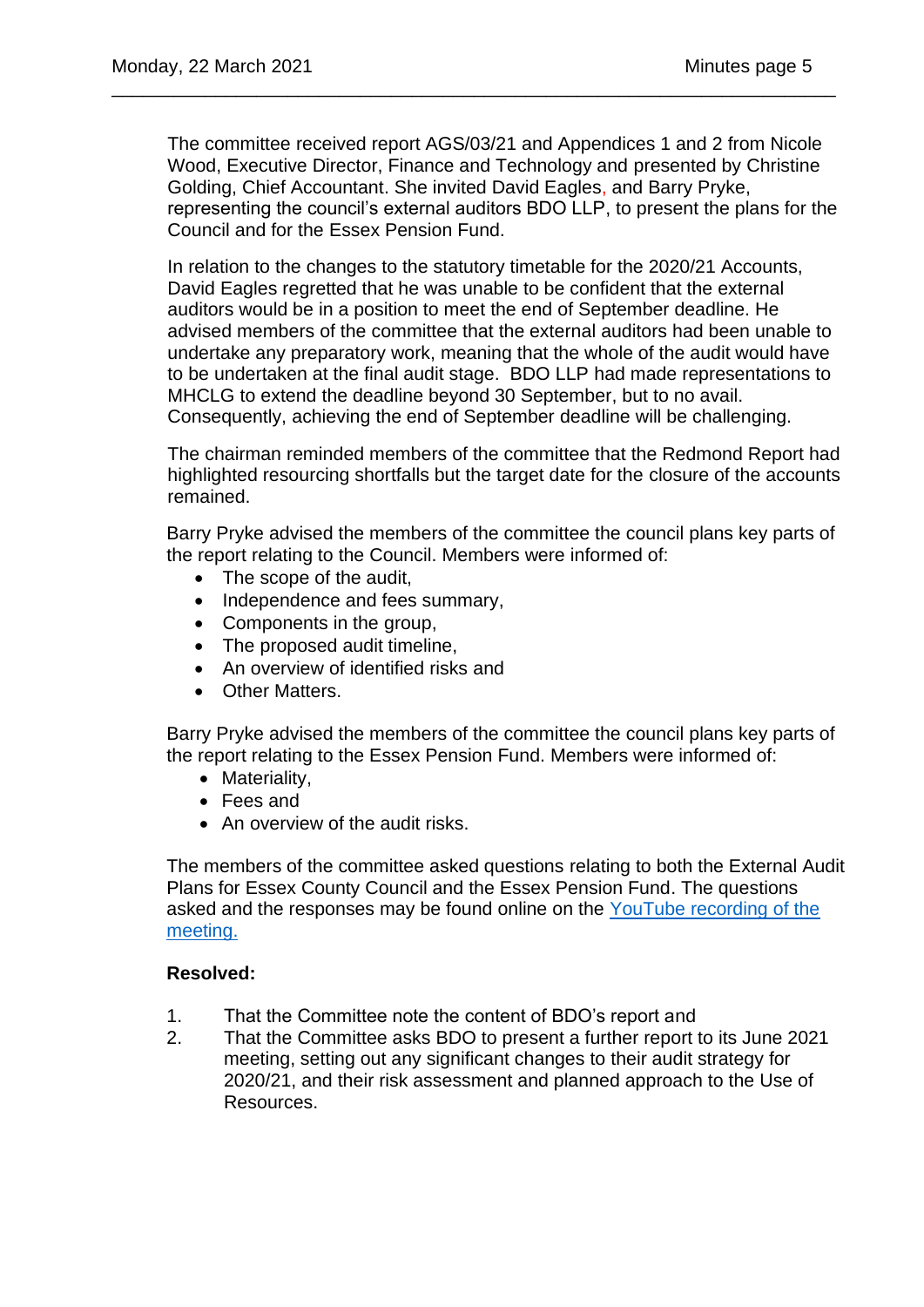## **10. Regulation of Investigatory Powers Act 2000 - review of activity on use of Directed Surveillance and Covert Human Intelligence Sources (CHIS)**

\_\_\_\_\_\_\_\_\_\_\_\_\_\_\_\_\_\_\_\_\_\_\_\_\_\_\_\_\_\_\_\_\_\_\_\_\_\_\_\_\_\_\_\_\_\_\_\_\_\_\_\_\_\_\_\_\_\_\_\_\_\_\_\_\_\_\_\_\_\_

The committee received report AGS/04/21 from Paul Turner, Director, Legal and Assurance.

## **Resolved:**

That the Committee note that no applications for directed surveillance or the use of a CHIS had been made by anyone at ECC since the last report in March 2020.

## **11. Internal Audit and Counter Fraud progress report**

The committee received report AGS/05/21 and Appendices 1-4 from Paula Clowes, Head of Assurance that highlighted the key issues being:

- That there were no 'No Assurance' audits within the reporting period,
- One 'Limited Assurance' audit which members will have noted that they had received an update on that matter earlier in the meeting and
- As from 1 March there were six 'Major internal audit recommendations that were overdue and they were to be found in the appendices to the report.

Additionally, the report sought approval for the changes to the current Internal Audit Plan the majority of which were to defer audits into next year's Audit Plan.

## **Resolved:**

- 1. That the progress in audit and counter fraud activity be noted and
- 2. the changes to the 2020/2021 Internal Audit and Counter Fraud Plan, as outlined in appendix 4 to the report were approved.

## **12. Updating of Risk Management Strategy 2021**

The committee received report AGS/06/21 and appendix from Paula Clowes, Head of Assurance who asked members to note that in the previous year there had been a full refresh of the strategy and the update before members was to note a minor amendment. relating to 'issues' are now recorded on the Strategic Risk Register in exceptional circumstances; of which there had been many in the current year because of the pandemic.

## **Resolved:**

To approve the report in the form appended to the report.

## **13. Approval of annual Internal Audit and Counter Fraud Plan for 2021/22**

The committee received report AGS/07/21 and appendix from Paula Clowes, Head of Assurance that proposed a more flexible approach to audit planning to allow for any pandemic related unforeseen service or resourcing shortfalls.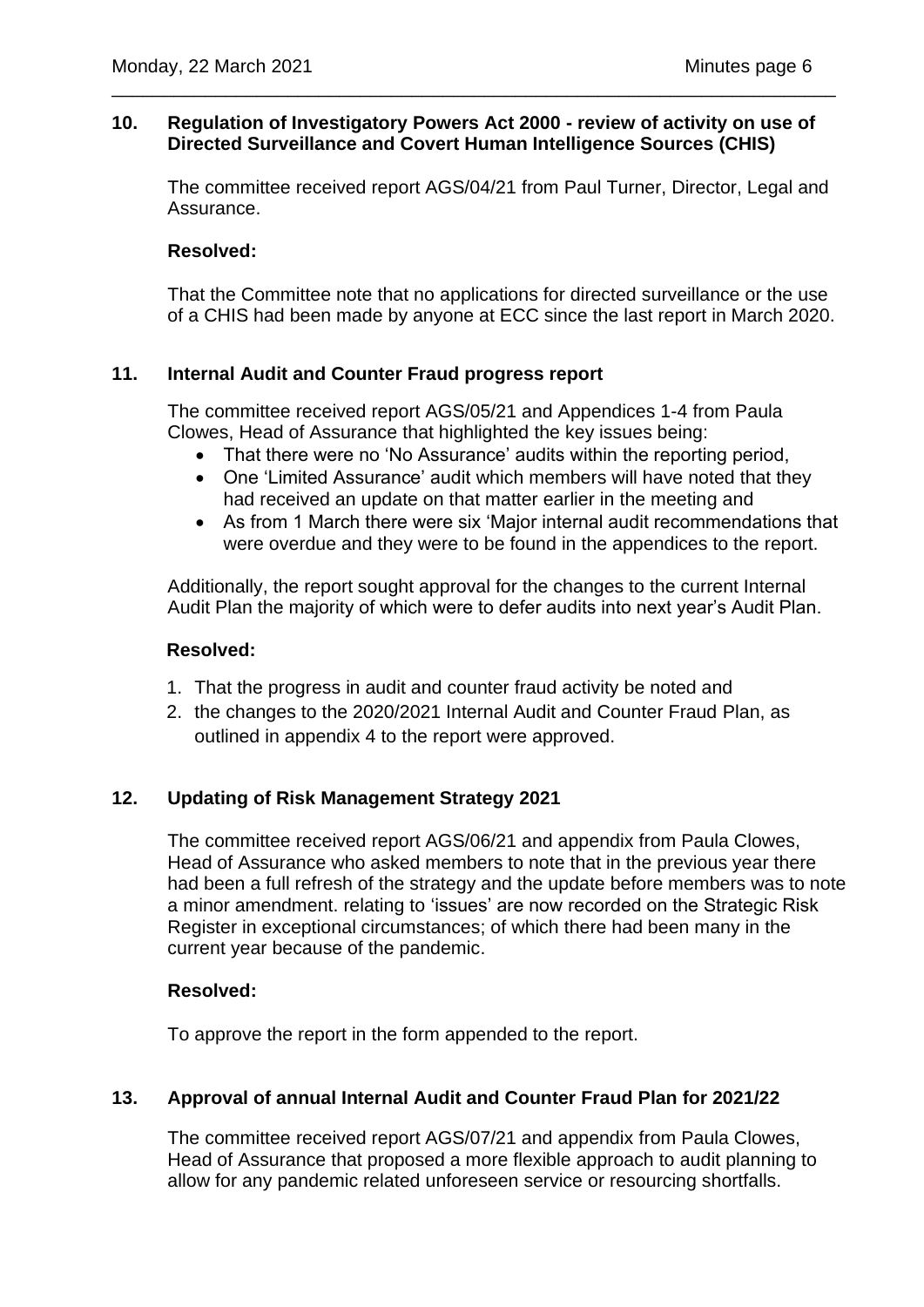However, to improve transparency around decisions to employ flexibility, the risks included in the plan have been given a rating. This rating identifies those audits that must be delivered for the Chief Audit Executive opinion and others where there may be more flexibility.

\_\_\_\_\_\_\_\_\_\_\_\_\_\_\_\_\_\_\_\_\_\_\_\_\_\_\_\_\_\_\_\_\_\_\_\_\_\_\_\_\_\_\_\_\_\_\_\_\_\_\_\_\_\_\_\_\_\_\_\_\_\_\_\_\_\_\_\_\_\_

The members of the committee asked questions. The questions asked and the responses may be found online on the [YouTube recording of the meeting.](https://www.youtube.com/channel/UCOOP9vKq82ogpyG1gtCnyHQ?view_as=subscriber)

### **Resolved:**

That the 2021/22 Flexible Internal Audit and Counter Fraud Plan be approved in the form at appendix 1 to the report.

## **14. Audit Committee Effectiveness**

The committee received report AGS/08/21 and appendices 1 and 2 from Paul Turner, Director, Legal and Assurance who informed members that the report was an update of the implementation of the effectiveness review undertaken in March 2020.

Paul Turner asked members to note that the table of the review's recommendations were all showing as 'green' other than the annual skills audit. He explained that the skills audit had proved to be difficult to implement at the same time as the other recommendations and he hoped that members may agree that it was too late to undertake it before the forthcoming County elections. It was also likely to be affected by subsequent changes to the membership of the committee.

#### **Resolved:**

- 1. To note the progress against the action plan at set out in appendix 2 to the report,
- 2. that the Skills and Knowledge Assessment should take place after the annual meeting of the Council in May 2021 and
- 3. to hold an AGS Members training workshop after the election to provide both induction for new members and refresher training for existing members.

## **15. LGA Model Code of Conduct**

The committee received report AGS/09/21 and appendix from Paul Turner, Director, Legal and Assurance who reminded members that there had been a hope that all councils would be able to sign up to the proposed LGA Code of Conduct.

Paul Turner informed members of the committee that other Monitoring Officers from other councils in Essex were agreed that, specifically, the paragraphs relating to the Declarations of Interest were not workable and most councils were not proposing to adopt it unless their current code is worse.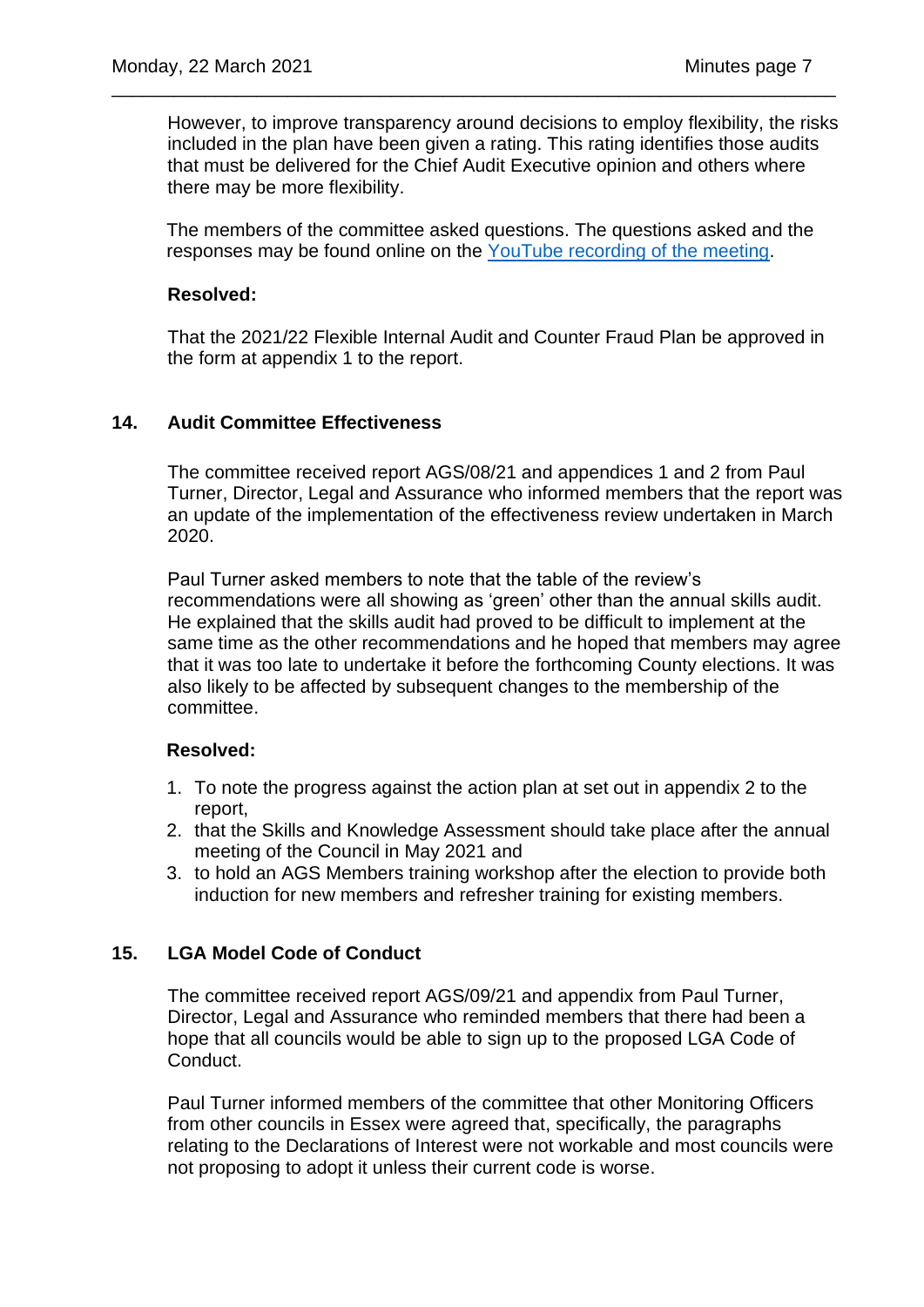He suggested that the situation should be kept under review and if the LGA Code were to be improved a further report could be brought to this committee seeking approval for a recommendation to be taken to Full Council for adoption.

\_\_\_\_\_\_\_\_\_\_\_\_\_\_\_\_\_\_\_\_\_\_\_\_\_\_\_\_\_\_\_\_\_\_\_\_\_\_\_\_\_\_\_\_\_\_\_\_\_\_\_\_\_\_\_\_\_\_\_\_\_\_\_\_\_\_\_\_\_\_

The members of the committee asked questions. The questions asked and the responses may be found online on the [YouTube recording of the meeting.](https://www.youtube.com/channel/UCOOP9vKq82ogpyG1gtCnyHQ?view_as=subscriber)

### **Resolved:**

That the Committee continues to monitor the evolving picture with respect to the LGA Model Code of Conduct but does not recommend adoption of the LGA code at this time.

### **16. Annual Review of Internal Audit Charter**

The committee received report AGS/10/21 and appendix from Paula Clowes, Head of Assurance. Members were advised that it was a requirement of the Public Sector Internal Audit Standards that there be charter to outline the purpose and role of the Internal Audit service. The Charter was to be reviewed annually and the key changes were contained within the report.

### **Resolved:**

That the updated Charter is adopted in the form presented at appendix 1 to the report.

## **17. Dates of Future Meetings**

The members of the committee noted the meeting dates for the 2021-22 municipal year as set out below:

- previously agreed 7 June 2021 to be amended to 28 June 2021
- previously agreed 26 July 2021 to be cancelled
- 27 September 2021
- 15 November 2021
- 17 January 2022
- 21 March 2022

#### **18. Work Programme**

The committee received report AGS/11/20 presented by the Director, Legal and Assurance that detailed the planned ongoing programme of work.

Members were reminded that the work programme was subject to regular revisions and change.

#### **Resolved**